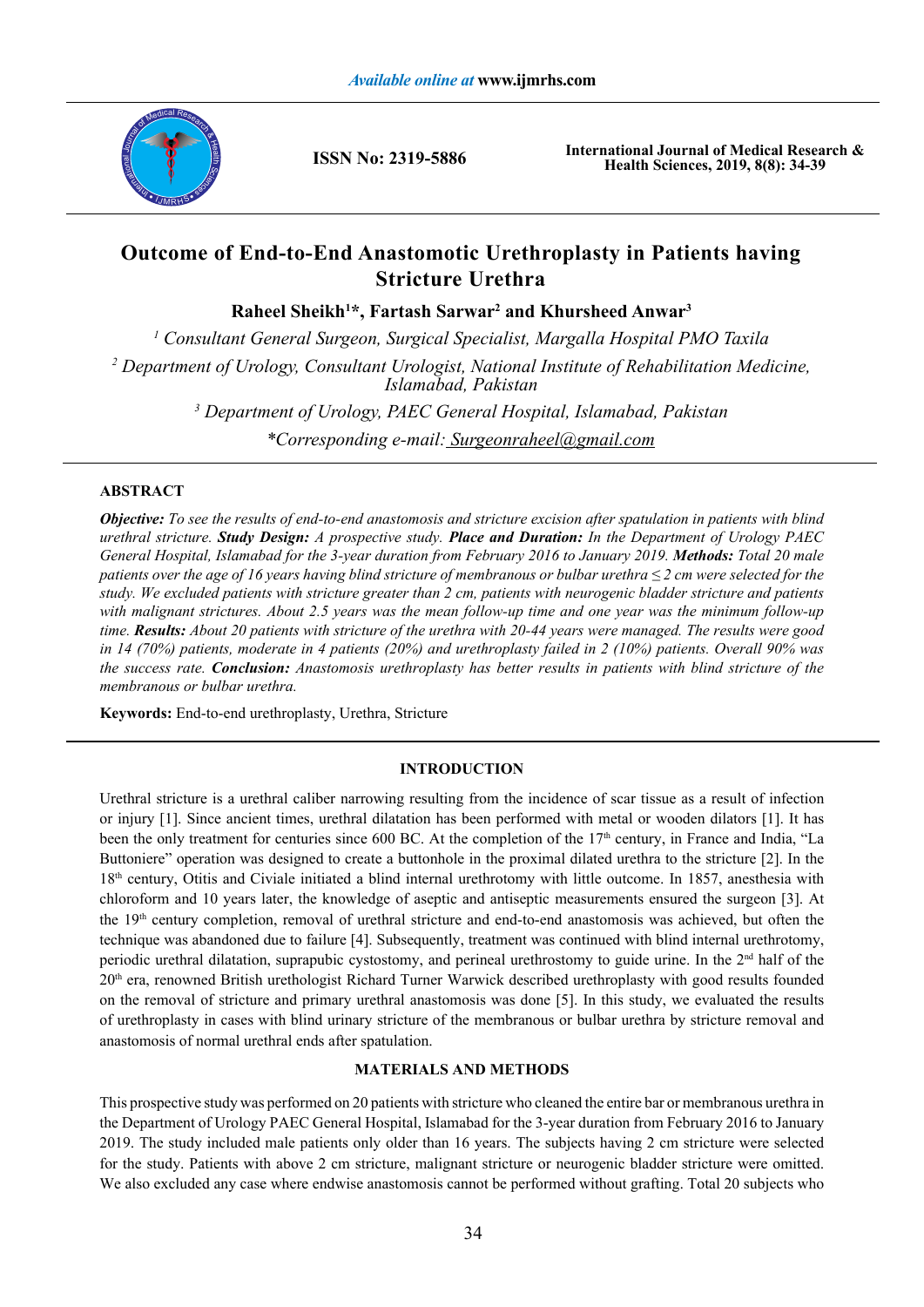fulfill the criteria of inclusion during the analysis were assessed with stricture, detailed history, physical examination and previous treatments were given. Studies include routine urinalysis, complete blood count, serum creatinine, blood urea, viral markers and cross-match of blood group, X-ray chest, ECG, antegrade cystourethrogram and retrograde urethrogram. Under spinal or general anesthesia; surgery was performed. In an exaggerated lithotomy position; the patient was positioned after anesthesia. In the perineum midline; incision was given. To cut bulbocavernosus muscle and subcutaneous fat; incision was deepened in the midline to uncover the bulbar urethra. Through the urethra; a metal bougie was passed to the stricture to ease dissection. A dissected window was formed between the deeper structures and distally from the urethra, corpora cavernosa to the penoscrotal junction. Up to the stricture; proximal dissection was done and then towards the urethral normal part more proximally. At this point; bulbar stricture was excised. Spatulation of both ends was done and 4/0 interrupted polyglycolic acid sutures were applied over the 18 Fr Foley catheter. At the level of stricture; the urethra was resected. Through cystostomy opening; into the prostatic urethra, bougie was passed and adjusted in such a way that the bougie tip was expected into the perineum. At the bougie projecting tip; incision was given to make an opening into the proximal urethra.

### **RESULTS**

Total 20 subjects with membranous or blind bulbar urethral stricture were selected for the analysis, 20-44 years was the age range, and 32 years was the mean age (Table 1 and Figure 1).

#### **Table 1 Age of the patients at the time of presentation**

| Age (Years) | <b>Ouantity</b> | Percentage |
|-------------|-----------------|------------|
| $20 - 29$   | 1 U             | 50%        |
| 30-39       |                 | 20%        |
| 40-44       |                 | 30%        |





#### **Figure 1 Age of the patients at the time of presentation**

The trauma was the most common cause of stricture. About 11 (55%) subjects had fall astride history and a direct impact on the perineum, and 6 (30%) had a pelvic fracture and lesions in the posterior urethra and had a traffic accident. About 2 patients (10%) had an infectious stricture and 1 (5%) had no source of the stricture (Table 2 and Figure 2).

#### **Table 2 Etiology**

| <b>Etiology</b>       | Quantity | Percentage |
|-----------------------|----------|------------|
| Fall astride          |          | 55%        |
| Road traffic accident |          | 30%        |
| Infective             |          | 10%        |
| Unknown               |          | 0.05       |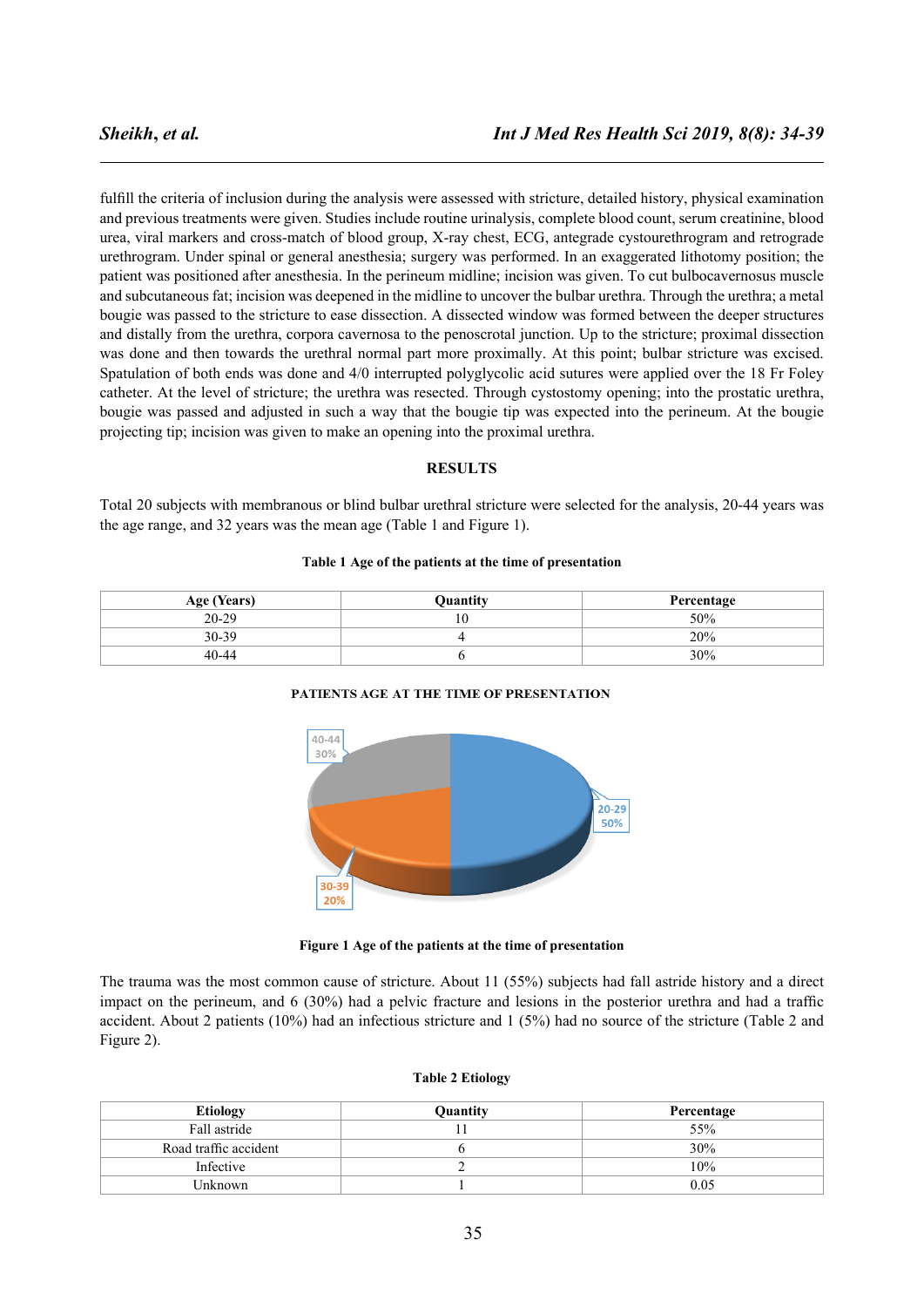



In 14 (70%) cases bulbar urethra is affected by the urethra and membranous urethra affected in 6 (30%) of the patients (Table 3 and Figure 3).

### **Table 3 Location of stricture**

| Location           | Ouantitv | Percentage |
|--------------------|----------|------------|
| Bulbar Urethra     |          | 70%        |
| Membranous Urethra |          | 30%        |



### **LOCATION OF STRICTURE**

### **Figure 3 Location of stricture**

All subjects had a stricture treatment history. The internal urethrotomy was done in 16 (80%) patients. Urethroplasty was done in 2 (10%) patients. Urethral dilatation history was positive for all patients (Table 4 and Figure 4).

#### **Table 4 Previous history of treatment for stricture**

| <b>History of treatment</b>  | Ouantity | Percentage |
|------------------------------|----------|------------|
| Urethral dilation            | 20       | 100%       |
| Urethroplasty                |          | 10%        |
| Optical internal urethrotomy |          | 80%        |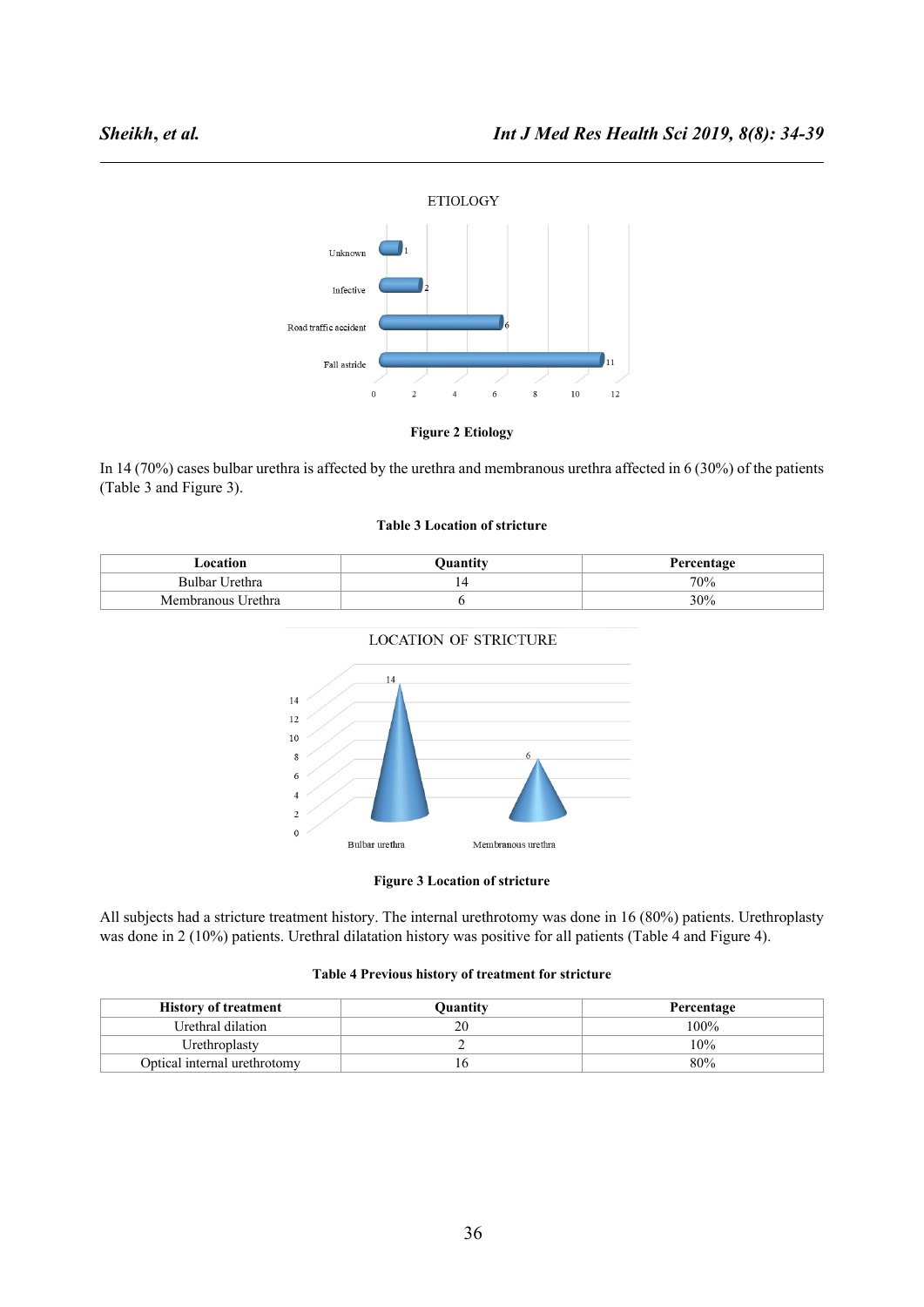

## HISTORY OF TREATMENT

**Figure 4 Previous history of treatment for stricture**

In all patients, stricture was excised and with good spatulation the urethral end-to-end anastomosis was done. In 6 (30%) patients, blood transfusion was required. In 2 (10%) patients, wound infection occurs which was managed successfully. One year was the minimum follow-up time. The mean follow-up time was 2.5 years, and 4 (20%) patients established anastomosis stricture.

By optical internal urethrotomy, the cases were managed and two were placed in the CISC. Preoperatively, and impotence developed in 1 (5.3%) of the remaining 19 cases (Table 5 and Figure 5).

#### **Table 5 Frequency of complications**

| <b>Complications</b>   | Quantity | Percentage |
|------------------------|----------|------------|
| Deep Venous Thrombosis |          | $0.0\%$    |
| Incontinence           |          | $0.0\%$    |
| Wound infection        |          | $10.0\%$   |
| Re-stricture           |          | $10.0\%$   |
| Impotence              |          | $5.3\%$    |



FREQUENCY OF COMPLICATIONS

# **Figure 5 Frequency of complications**

The results were good in 14 (70%) patients, moderate in 4 patients (20%) and urethroplasty failed in 2 (10%) patients. Overall 90% was the success rate (Table 6 and Figure 6).

### **Table 6 Location of stricture**

| <b>Result</b> | Quantity | Percentage |
|---------------|----------|------------|
| Poor          |          | 10%        |
| Fair          |          | 20%        |
| Good          | 14       | 70%        |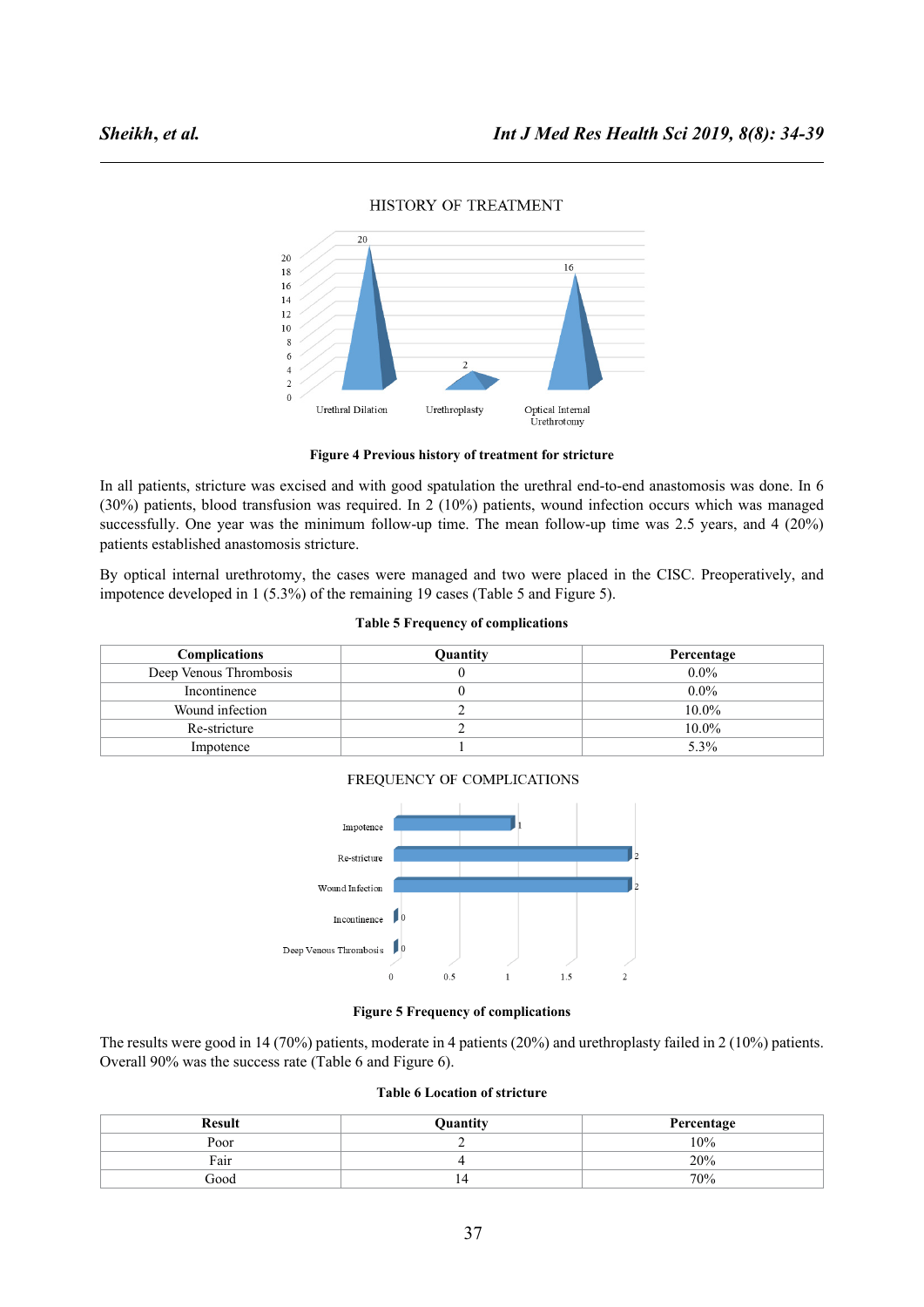

### **DISCUSSION**

Urethral stricture is a challenging surgical issue for males with a known clinical history. For centuries, in any of the etiology, urethral stricture was not changed. Currently, various management selections include periodic urethral dilatation with or without grafts, internal optic urethrotomy and urethroplasty [6]. After Hopkins introduced the optical system, an internal optical urethrotomy was extensively performed. It has a low complication rate and was easy to use. This has led to a constant discussion about the finest way to manage urethral stricture, particularly when urologists want the least invasive and simplest solution [7]. Though, the outcomes of the various series have elevated doubts about the effectiveness of this technique and reported an increased rate of recurrence approximately 80% over 5 years [8]. Internal optical urethrotomy improves stenosis (<1 cm) only without significant spongiofibrosis. It is only a palliative treatment for all other stenosis. In addition, its role in the treatment of blind urethral strictures is very limited [9]. For membranous and bulbar urethra, the standard management is anastomosis and stricture removal [10,11]. For better outcomes, the fibrosis segment was completely removed. At 2 anatomical points; anastomosis urethroplasty was done. First, 2 cm to 4 cm, the bulbar urethra is extended to overwhelmed a deficiency and provide anastomosis of the spatula superimposed on a spatula, and second, the bulbar urethra natural course of is almost semi-circular, i.e., the curve is flat, natural [12]. Longer defects may be recorded. The duration of stenosis is the main limitation of this analysis. Even with recent developments in the urethral stricture surgical treatment since the  $2<sup>nd</sup>$  half of the last era, there is no definitive treatment for all these patients with prolonged stenosis. Perhaps in this century, the urethra can be reconstructed with better results using bio-engineering use with bovine collagen compounds in combination with culture or artificial tissue and embryonic cells [13]. In our study, 20 patients with bulbar or membranous stenosis underwent end-to-end anastomosis and resection after urethral spatulation. The patient's age range was 20-44 years and 32 years was the mean age, most of the patients were 20-39 years old. In the other series, a high incidence of traumatic stenosis was reported in the  $3<sup>rd</sup>$  and  $4<sup>th</sup>$  years. The median follow-up age was 2.5 years. End-to-end urethroplasty complications include erectile dysfunction and restriction. The restriction is usually due to ischemiainduced spongiofibrosis, and by lesions in the deep penile artery; impotence mainly occurs during trauma. The neural injury results in impotence in most of the cases. About 7.1% was the incidence of erectile dysfunction in one analysis and 5.6% in the other. In our study, 19 patients were sexually effective before the operation [14]. One patient (5.3%) developed erectile dysfunction comparable to other studies. The results were good in 14 (70%) patients, moderate in 4 patients (20%) and urethroplasty failed in 2 (10%) patients. Overall 90% was the success rate. In most studies, the 90% cure rate is noted; our results are analogous to other series.

### **CONCLUSION**

The end-to-end anastomosis and stricture excision is a simple and direct procedure with better outcomes in patients with membranous or blind bulbar urethra stricture below 2 cm.

#### **DECLARATIONS**

### **Conflict of Interest**

The authors declared no potential conflicts of interest with respect to the research, authorship, and/or publication of this article.